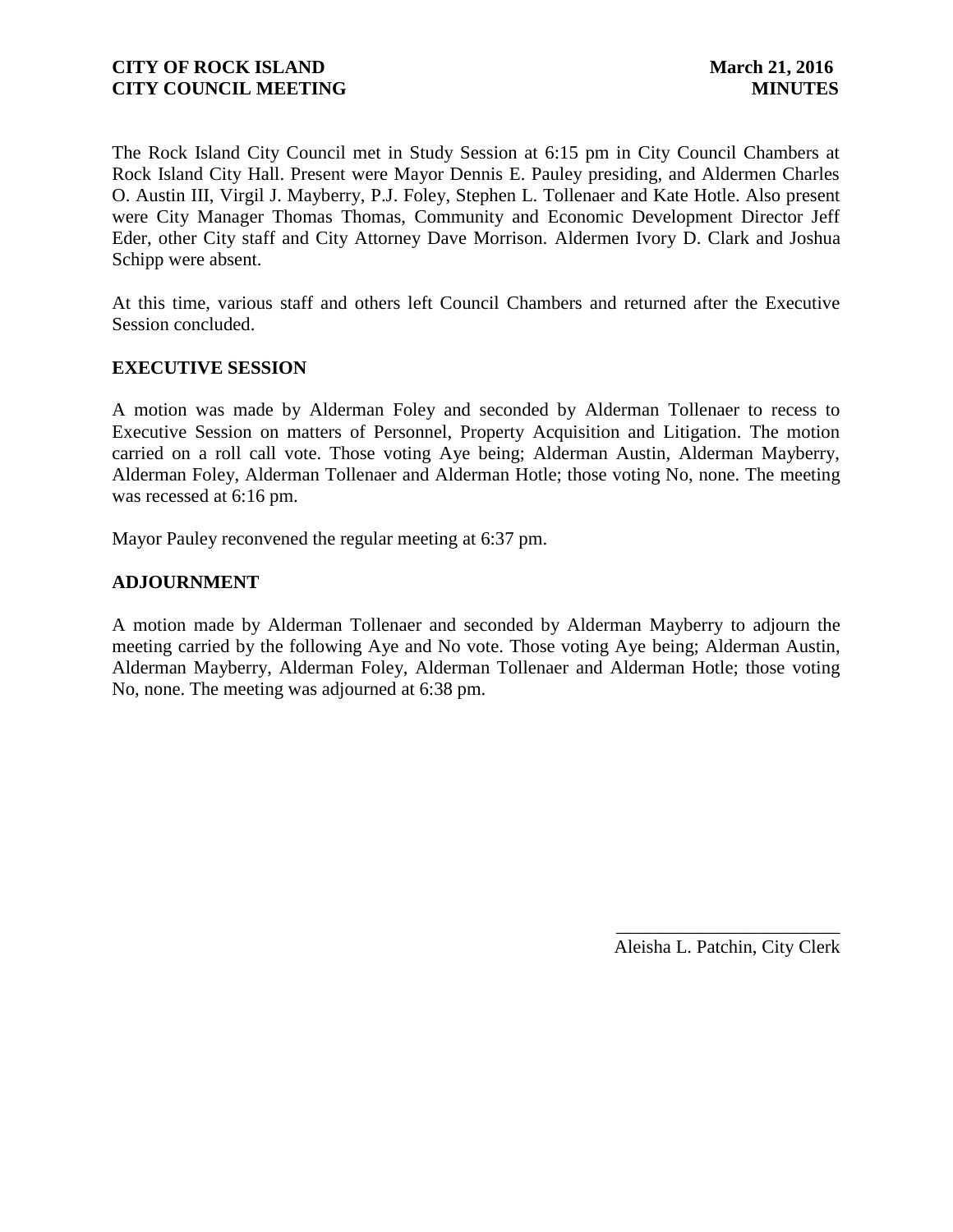Rock Island City Council met in regular session at 6:45 pm in Council Chambers of Rock Island City Hall. Present were Mayor Dennis E. Pauley presiding, and Aldermen Charles O. Austin III, Virgil J. Mayberry, P.J. Foley, Stephen L. Tollenaer, Kate Hotle and Joshua Schipp. Also present were City Manager Thomas Thomas and City Attorney Dave Morrison. Alderman Ivory D. Clark was absent.

#### Introductory Proceedings

Mayor Pauley called the meeting to order and led in the Pledge of Allegiance. Alderman Mayberry gave the Invocation.

## Agenda Item #5 **Minutes of the meeting of March 14, 2016.**

A motion was made by Alderman Austin and seconded by Alderman Tollenaer to approve the Minutes of the meeting of March 14, 2016 as printed. The motion carried by the following Aye and No vote; those voting Aye being; Alderman Austin, Alderman Mayberry, Alderman Foley, Alderman Tollenaer, Alderman Hotle and Alderman Schipp; those voting No, none.

### Agenda Item #6 **Update Rock Island by Mayor Pauley.**

Mayor Pauley stated that refuse and recycling collection will be on the normal collection schedule during the week of Good Friday Holiday. The Drop-Off Center located at Millennium Waste; 13606 Knoxville Road, Milan will be open on Saturday, March 26, 2016 from 7:00 am to 12:00 pm. City of Rock Island offices will be open on Good Friday, March 25, 2016.

Mayor Pauley advised that the City is providing free leaf collection for its residential refuse customers starting Monday, April 4, 2016 through Friday, April 22, 2016. In addition to the leaf collection, the City will also furnish bags for this program at no cost. Mayor Pauley commented that the free bags will be available for pick-up starting Monday, March 28, 2016 at various locations. Please visit www.rigov.org for additional details and locations.

Mayor Pauley stated that Highland Springs and Saukie Golf Courses are now open for the 2016 season. Dust off your clubs and come enjoy great season specials. Golf lessons, couple's events, outings and leagues are also available. Visit www.rigov.org for more details or call (309) 732- 2278 or (309) 732-7277.

Mayor Pauley stated that the City's Main Library is putting on Popcorn and a Movie Saturday, March 26, 2016 from 11:00 am to 1:00 pm in the Community Room. This is a free family event. For more information, please call (309) 732-7323.

Mayor Pauley advised that the 2016 Flower & Garden Show is coming to the Quad City Expo Center April 1 through April 3, 2016. Hours are Friday, 10:00 am - 8:00 pm, Saturday 10:00 am - 8:00 pm and Sunday from 10:00 am - 4:00 pm. Great fun and value for the whole family.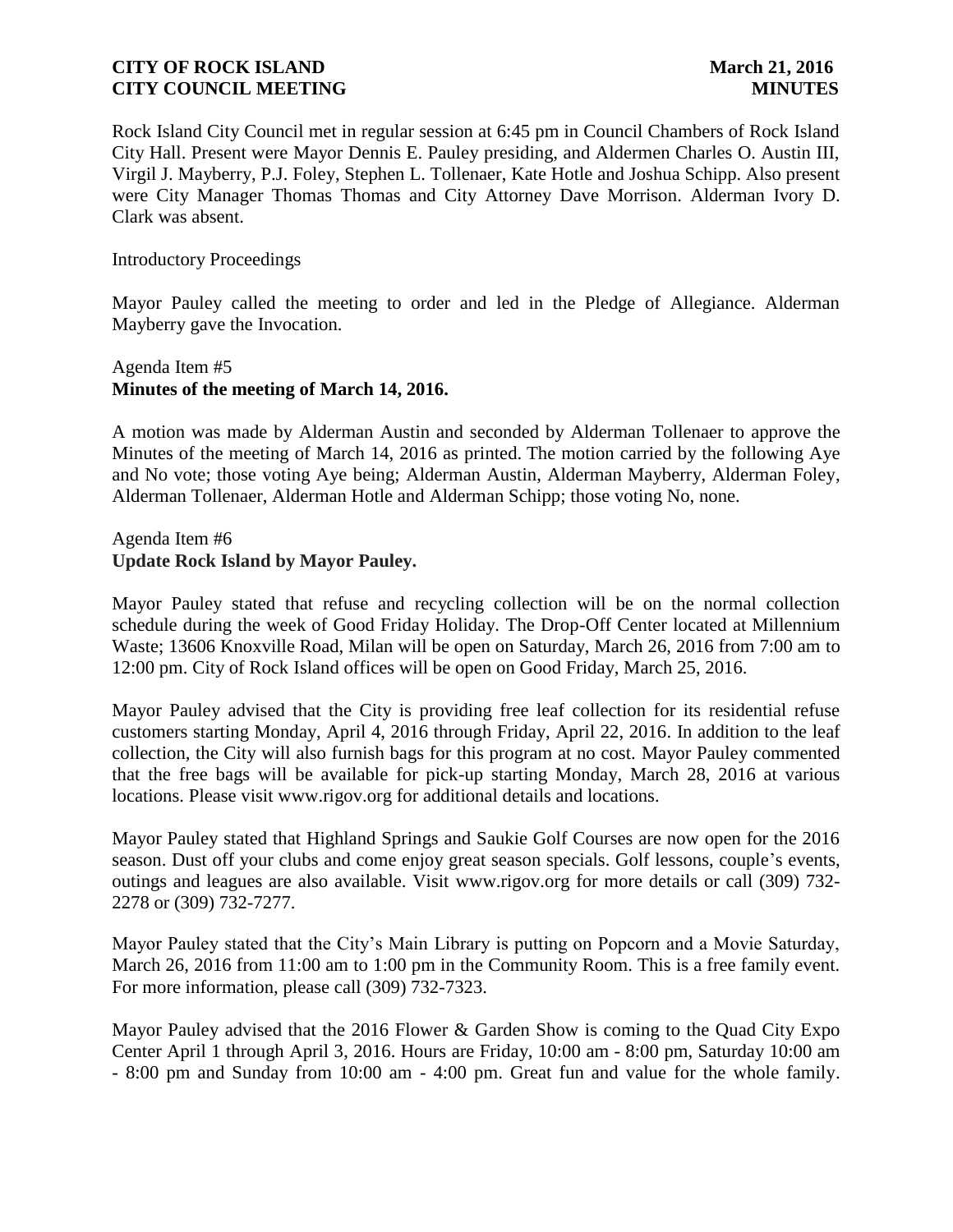Mayor Pauley commented that adult tickets are \$8.00, children 6-15 are \$1.00 and children under 6 are free. Senior Day is Friday from 10:00 am to 4:00 pm for \$6.00.

## Agenda Item #7 **Proclamation declaring April 2016 as Child Abuse Prevention Month.**

Mayor Pauley read the proclamation. Lindsey Hornbaker and another representative (no name given) from the Child Abuse Council accepted the proclamation. Ms. Hornbaker stated that child abuse and neglect are very present in the community and child abuse and neglect are 100% preventable. Ms. Hornbaker added that it takes a community to fix this problem. Ms. Hornbaker thanked Council for committing to being a part of that solution.

Alderman Mayberry stated that the Child Abuse Council does great things. Alderman Mayberry commented that he and five other people started counseling children at risk 30 years ago, which is now the Child Abuse Council. Alderman Mayberry thanked the Child Abuse Council for doing wonderful work.

### Agenda Item #8

# **Public Hearing on a request from Nicole Appelquist for a Special Use Permit to operate a hair salon out of her residence at 4419 7th Avenue.**

Mayor Pauley closed the regular meeting at 6:51 pm and opened a Public Hearing on a request from Nicole Appelquist for a Special Use Permit to operate a hair salon out of her residence at 4419  $7<sup>th</sup>$  Avenue.

Ms. Nicole Appelquist stepped forward. Mayor Pauley swore in Ms. Appelquist.

Ms. Appelquist stated that she would like to open a hair salon out of the residence at 4419  $7<sup>th</sup>$ Avenue. Ms. Appelquist added that she would be offering basic hair care needs (cuts, colors and highlighting) for men, women and children. Ms. Appelquist noted that she will be the only employee. Ms. Appelquist stated that there is on street parking on  $7<sup>th</sup>$  Avenue and there are two private parking spaces in the back of the residence.

Alderman Austin read the stipulations, which included that the business shall employ one resident employee; hours of operation shall be 11:00 am to 7:00 pm, Tuesday through Friday and 9:00 am to 5:00 pm on Saturdays; a minimum of three off-street parking spaces shall be maintained; a unlit 3' by 3' freestanding sign located in the south front yard shall be allowed; and the use shall meet all other applicable codes and ordinances.

Alderman Austin stated that if Ms. Appelquist finds out that those hours are not adequate, then she can come back to Council and ask permission as opposed to simply just doing it and finding out later that she should have asked for permission.

Alderman Schipp stated that he appreciated Ms. Appelquist's interest in doing this in the Keystone neighborhood. Alderman Schipp indicated that a letter of support was received from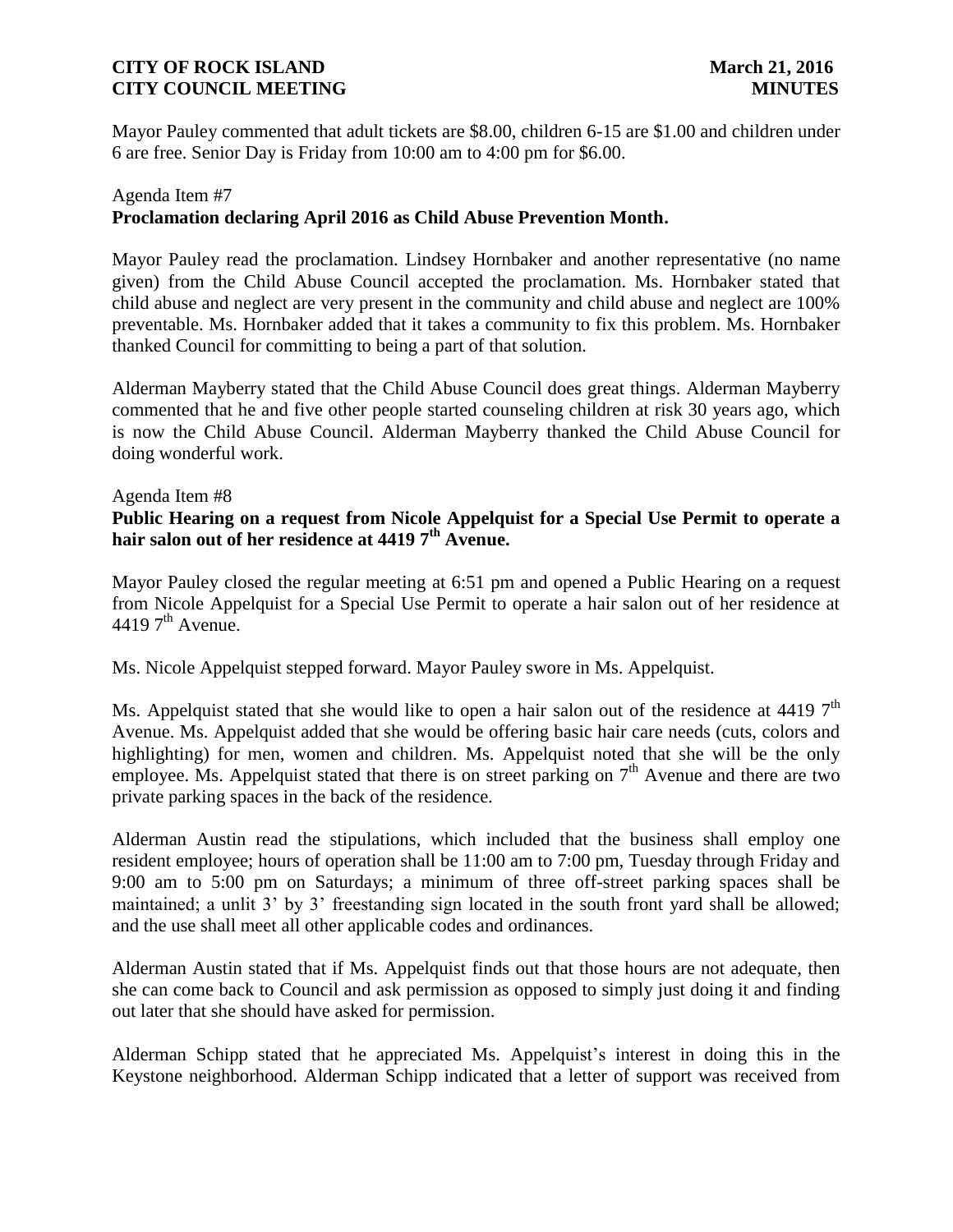former Alderman Joy Murphy and her husband. Alderman Schipp stated that Ms. Appelquist has a great plan and hopes that she has a lot of success with the business.

Mayor Pauley inquired as to whether there was anyone who wished to speak in favor of the special use permit. No one stepped forward. Mayor Pauley stated that there is a letter from Joy and Joe Murphy stating that they are in support of the business. Mayor Pauley stated that if they were here, they would speak in favor of the special use permit.

Mayor Pauley then inquired as to whether there was anyone who wished to speak in opposition to the special use permit. No one stepped forward. With no person present to speak in favor of or in opposition to the special use permit, Mayor Pauley closed the Public Hearing and reconvened the regular meeting at 6:55 pm.

It was moved by Alderman Schipp and seconded by Alderman Foley to approve the special use permit as recommended, subject to the stipulations that the business shall employ one resident employee; hours of operation shall be 11:00 am to 7:00 pm, Tuesday through Friday and 9:00 am to 5:00 pm on Saturdays; a minimum of three off-street parking spaces shall be maintained; a unlit 3' by 3' freestanding sign located in the south front yard shall be allowed; the use shall meet all other applicable codes and ordinances; and refer to the City Attorney for an ordinance. The motion carried by the following Aye and No vote; those voting Aye being; Alderman Austin, Alderman Mayberry, Alderman Foley, Alderman Tollenaer, Alderman Hotle and Alderman Schipp; those voting No, none.

# Agenda Item #9 **A Special Ordinance amending a zoning district and zoning map at 2033-2035 9th Street.**

It was moved by Alderman Hotle and seconded by Alderman Foley to consider, suspend the rules and pass the ordinance.

Discussion followed. Alderman Austin discussed all of the residentially zoned businesses or former businesses in that area  $(18<sup>th</sup>$  Ave. and  $9<sup>th</sup>$  St.) as it related to the comprehensive plan and the zoning ordinance. Alderman Austin stated that there was only one business that had a B-3 designation in that area. Alderman Austin stated that it was clear to him that everything Mr. Clay wants to do can be done with a special use permit. Alderman Austin added that he believed the direction Mr. Clay should go is with a special use permit. Alderman Austin stated that a special use permit would give Council some say as to what happens in the neighborhood.

Mayor Pauley advised that he would like to see the Council follow the lead as the rest of them and leave it as residential and go with a special use permit. Mayor Pauley stated that the new zoning would give Mr. Clay a lot more latitude for things such as signage and lighting and the City would really not have any control over it. Mayor Pauley added that if it is left residential and special use then the City has a lot of control over it.

Alderman Foley stated that this is in his ward and the neighbors have very minimal complaints about this business. Alderman Foley stated that it had been a problem property for many years. Alderman Foley further discussed this item.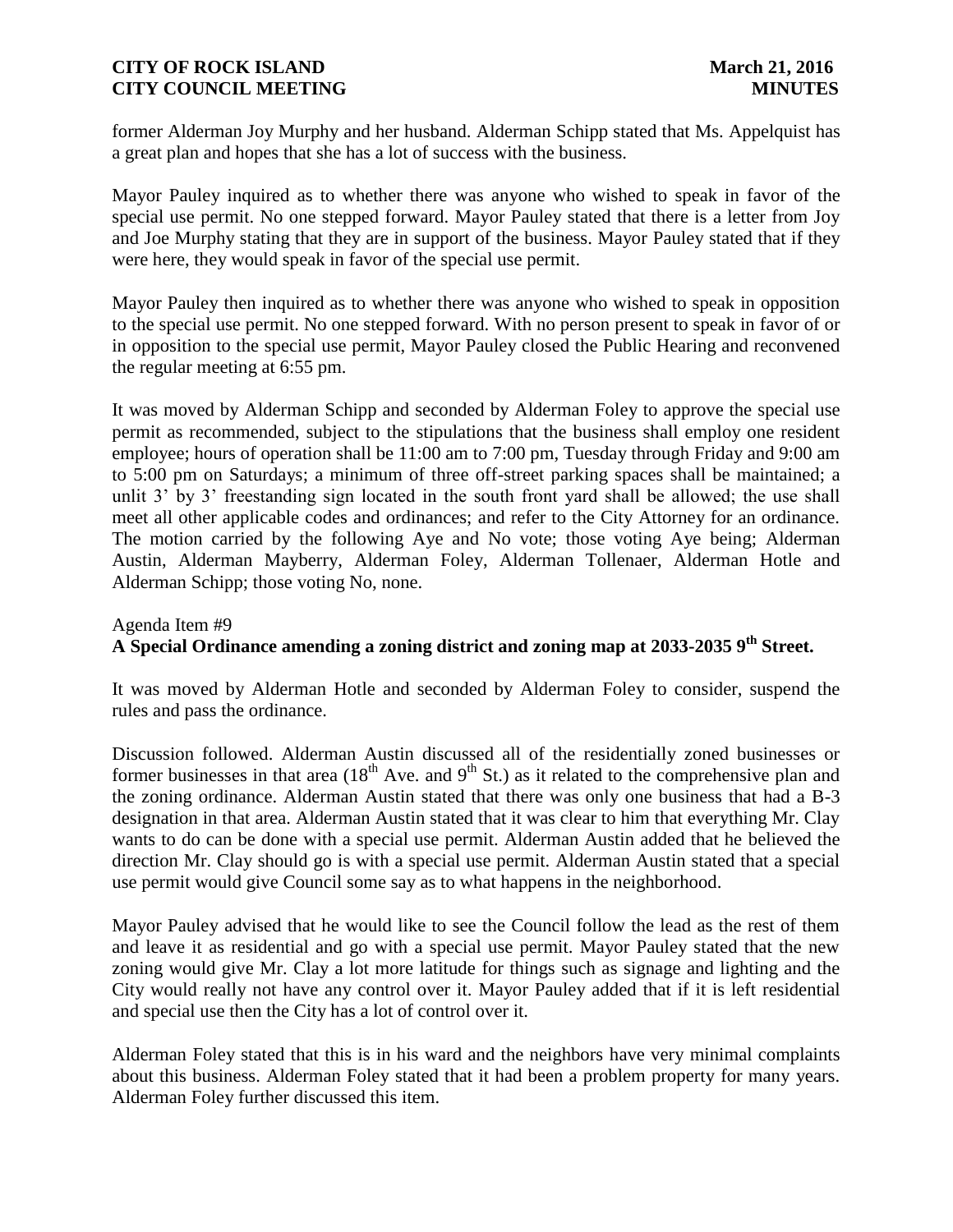After more discussion, Alderman Tollenaer stated that he is in support of this B-3 zoning. Alderman Tollenaer further discussed this item.

After more discussion, the motion carried by the following Aye and No vote; those voting Aye being; Alderman Mayberry, Alderman Foley, Alderman Tollenaer, Alderman Hotle and Alderman Schipp; those voting No, Alderman Austin.

Agenda Item #10 **CLAIMS**

It was moved by Alderman Austin and seconded by Alderman Foley to accept the following reports and authorize payments as recommended. The motion carried by the following Aye and No vote; those voting Aye being; Alderman Austin, Alderman Mayberry, Alderman Foley, Alderman Tollenaer, Alderman Hotle and Alderman Schipp; those voting No, none.

a. Report from the Public Works Department regarding payment #2 and final in the amount of \$80,207.71 to Brandt Construction Company for services provided for the Seal Coat Program project.

b. Report from the Public Works Department regarding payment #2 and final in the amount of \$35,635.46 to Walter D. Laud, Inc. for services provided for the Brick Street Repair Program project.

c. Report from the Public Works Department regarding payment #7 in the amount of \$49,245.06 to Centennial Contractors of the Quad Cities, Inc. for services provided for the 2015/2016 Sidewalk and Pavement Patching Program projects.

d. Report from the Public Works Department regarding payment in the amount of \$3,300.00 to Bob Westpfahl for the 2016 annual land set aside.

Agenda Item #11

# **Claims for the week of March 11 through March 17 in the amount of \$740,896.55 and payroll for the weeks of February 29 through March 13 in the amount of \$1,417,117.72**.

Alderman Schipp moved and Alderman Hotle seconded to allow the claims and payroll. The motion carried by the following Aye and No vote; those voting Aye being; Alderman Austin, Alderman Mayberry, Alderman Foley, Alderman Tollenaer, Alderman Hotle and Alderman Schipp; those voting No, none.

# Agenda Item #12 **Purchase Card Claims for the month of February in the amount of \$65,038.09.**

It was moved by Alderman Schipp and seconded by Alderman Mayberry to approve the purchase card claims. The motion carried by the following Aye and No vote; those voting Aye being; Alderman Austin, Alderman Mayberry, Alderman Foley, Alderman Tollenaer, Alderman Hotle and Alderman Schipp; those voting No, none.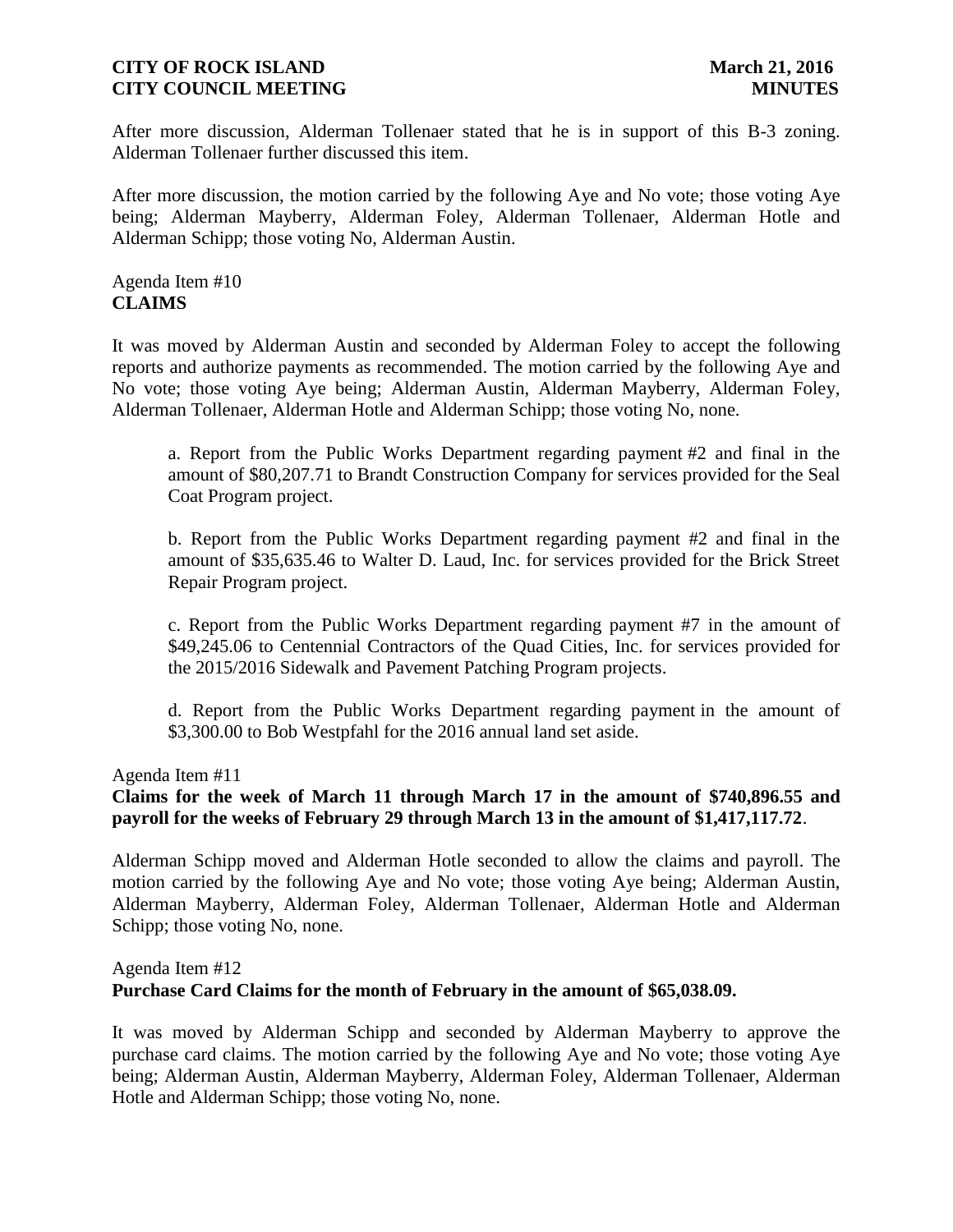#### Agenda Item #13

**Report from the Public Works Department regarding the 2015 Mowing contract, recommending to extend the Mowing contract with Finer Finish Grounds Care for the next three years in the amount of \$121,142.00 per year in order to perform the required mowing through 2018.**

Alderman Hotle moved and Alderman Austin seconded to approve the extension as recommended.

Discussion followed. Alderman Mayberry inquired as to whether a three year contract is typical or if this is something new.

Public Works Director Randy Tweet advised that this is something new; they were awarded the contract in 2015 and there was a clause in the contract where it could be extended for a year at the same prices. Mr. Tweet stated that Finer Finish Grounds Care came back to the City and offered three years at the same prices. Mr. Tweet commented that staff thought it would be worthwhile to extend it for another three years. Mr. Tweet advised that previously, mowing was an in-house program and it was done with seasonal employees. Mr. Tweet added that instead of having seasonal employees, it was outsourced. Mr. Tweet and Council further discussed this item.

After discussion, the motion carried by the following Aye and No vote; those voting Aye being; Alderman Austin, Alderman Mayberry, Alderman Foley, Alderman Tollenaer, Alderman Hotle and Alderman Schipp; those voting No, none.

#### Agenda Item #14

**Report from the Community and Economic Development Department regarding a request from Sheila Parker to apply for a Special Use Permit to operate a non-perishable food store out of a residential structure located at 1215 6th Street.**

It was moved by Alderman Foley and seconded by Alderman Tollenaer to allow for the application of the special use permit as recommended.

Discussion followed. Alderman Austin stated that last time, there were some serious concerns. Alderman Austin inquired as to whether this application is going to be significantly different enough to warrant Ms. Parker going through the expense and trouble of doing it again.

Community and Economic Development Director Jeff Eder stated that the only difference in the application from the last one was that she identified where the off-street parking spaces would be. Alderman Austin inquired as to whether that was enough to change what the City can expect to see moving forward. Mr. Eder stated no; it is very similar to what it was previously.

Alderman Foley stated that there is parking now. Mr. Eder advised that technically, the parking spaces should be on the same parcel; they are down the alley, which is down a parcel. Council further discussed this item.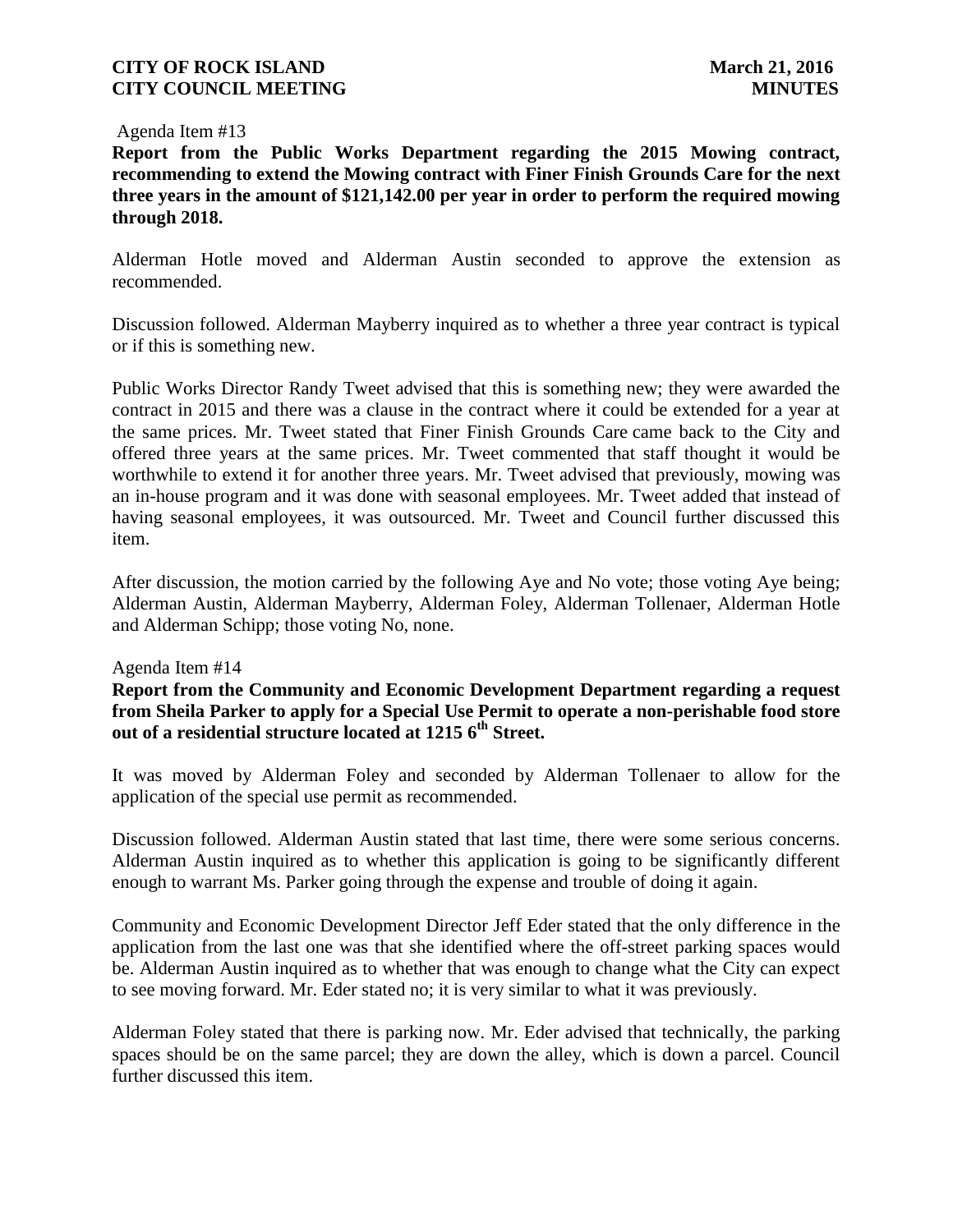Mayor Pauley inquired to Ms. Parker as to whether she sees any substantial difference to this application than what it had been in the past. Ms. Parker stated that the last information she received was about parking. Ms. Parker commented that she has family property that can be used for parking. Ms. Parker stated that she was advised that she would need one private parking spot for the employee and two parking spaces for customers. Ms. Parker noted that she has about five parking spaces.

After discussion, the motion carried by the following Aye and No vote; those voting Aye being; Alderman Austin, Alderman Mayberry, Alderman Foley, Alderman Tollenaer, Alderman Hotle and Alderman Schipp; those voting No, none.

Agenda Item #15 **Other Business.**

No one signed up to address Council to speak on a topic.

Alderman Tollenaer encouraged Ms. Parker to bring as many folks as she can to the Public Hearing to support the initiative. Alderman Tollenaer cautioned Ms. Parker that if a couple of close neighbors are really against this special use, it was his opinion that Council will not let you interfere with that neighborhood.

Alderman Schipp stated that in this past election cycle, there was a wide range of mailers coming out and attacking Alderman Hotle for votes and actions she did not take in terms of raising taxes and things like that. Alderman Schipp stated that it is a disgrace to the process of informing voters about who their candidates are and what their issues are. Alderman Schipp added that Alderman Hotle's record and any other elected official who chooses to run for another office is all fair game. Alderman Schipp stated that he would really like to see if other municipalities are setting ordinances where if there is something totally false and it is sent out to people, can it be restricted in any way.

Alderman Schipp also discussed a newspaper style piece of propaganda called Rock Island Today that was sent out by Governor Rauner's Liberty PAC to voters in Rock Island, Moline, East Moline and Milan. Alderman Schipp stated that his concern is that people get this paper and they think it is the actual newspaper. Alderman Schipp stated that this paper contains a two page hit sheet about the area's firemen and their pensions. Alderman Schipp stated that he takes offense of it because it is attempting to pit us against those who do public service in this community. Alderman Schipp further discussed this item.

Mayor Pauley stated that he agreed with Alderman Schipp. Mayor Pauley advised that nobody on this Council and at this front table has ever said one negative thing about the Police or Fire pensions. Mayor Pauley added that it is something they have earned; it is something they deserve. Council further discussed this issue.

City Attorney Dave Morrison stated that he would be happy to look into this matter. City Attorney Morrison advised that being Home Rule gives the City the largest amount of leeway in setting rules. The City Attorney added that certain things such as First Amendment Speech, but